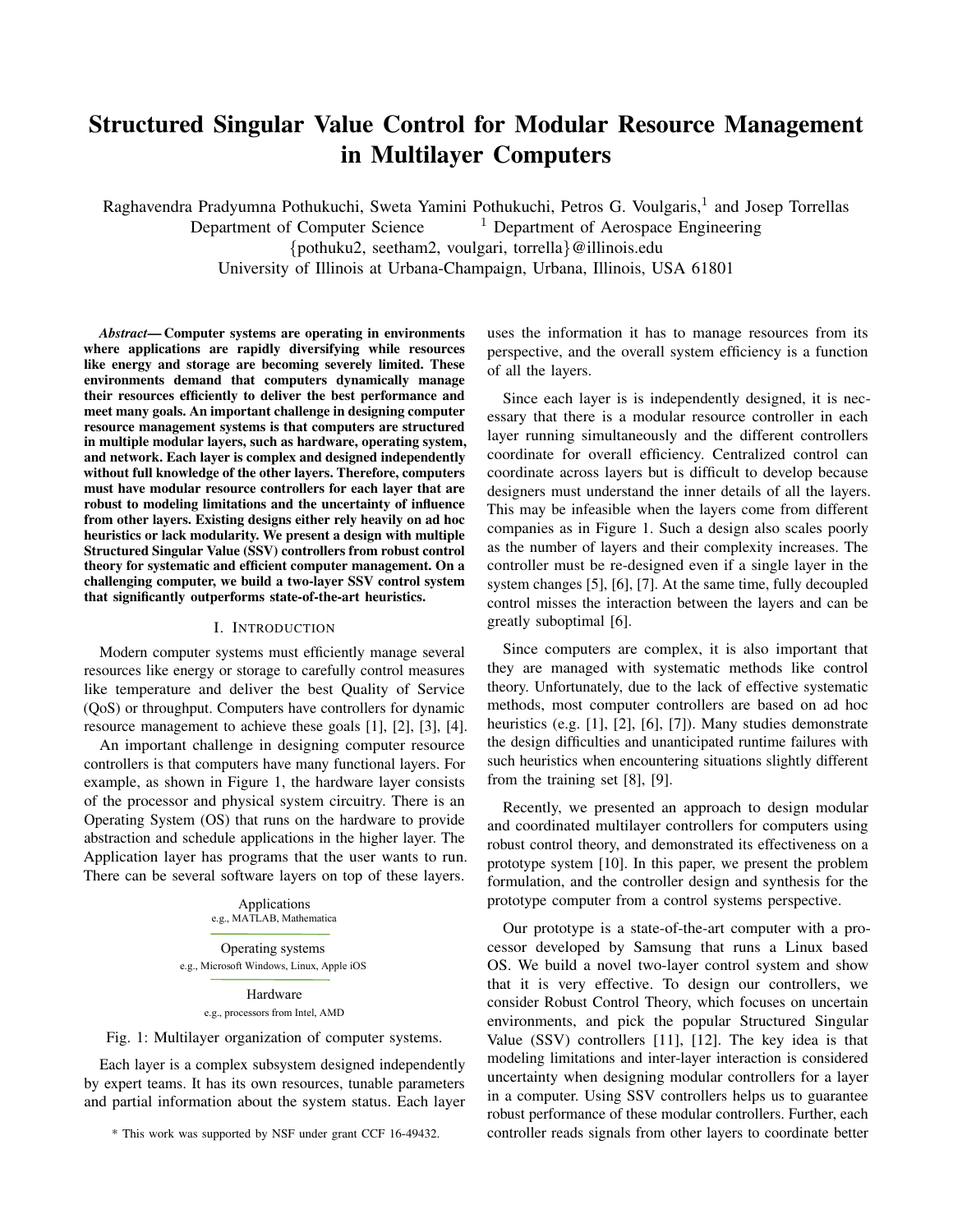under uncertainty. This design reduces the Energy  $\times$  Delay<sup>1</sup> of a diverse set of applications by an average of 50% beyond what advanced heuristic-based coordinated controllers attain.

This is the first work to describe the use of Multiple Input Multiple Output (MIMO) SSV control for computer systems, and is an important new application of robust control theory. This work also opens opportunities for advanced solutions to the general computer resource management problem by presenting several design challenges that we overcome.

In this paper, Section 2 presents the related work; Section 3 describes our system; Section 4 describes the challenges in applying control theory for computers; Section 5 presents the controller and design decisions; and Section 6 describes our evaluation.

#### **II. RELATED WORK**

Many works use heuristics to control computers (e.g.,  $[1]$ , [2], [7]). Among control-theoretic designs, most use Single Input Single Output (SISO) PID controllers [3], [13], [14], [15] while some use collections of SISO controllers [16], [17]. SISO designs are too limited to control even a single layer that has many goals. Decoupled SISO controllers cannot manage the interaction between the goals in tightly coupled systems like computers [9], [18]. Some designs employ heuristics to manage controller interaction [16], but this defeats the purpose of using control-theoretic methods. Some works use Multiple Input and Single Output (MISO) Model Predictive Control (MPC) [19], [20].

Researchers also proposed the use of MIMO designs with Linear Quadratic (LQG/LQR) or MPC controllers [9], [15], [18], [21]. Each computer layer has a MIMO system, and MIMO controllers are the most appropriate for computers. However, existing designs are intended for centralized use, and do not prioritize robustness to the uncertainty in multicontroller environments.

Our work focuses on the design of modular and coordinated formal controllers for computers. We describe how we can use modular Structured Singular Value (SSV) controllers in each layer of a challenging computer system, and achieve higher efficiency over the state of the art.

### **III. PROTOTYPE COMPUTER SYSTEM**

Our prototype system is an ODROID XU3 computer board [22], where the processor is built by Samsung and the Operating System is based on Linux. The processor is a Samsung Exynos 5422 eight-core processor built using ARM big.LITTLE technology [23]. Figure 2 shows a picture of our experimental platform.

Figure 3 shows the hardware and operating system layers, with the inputs our controllers actuate on, and the outputs that our controllers sense. The hardware layer includes the processor, which is made of 8 processing units or cores. Four of these cores are high performance, high power units (called



Fig. 2: The Odroid XU3 used for our prototype.

big cores) and are organized as one cluster, while the others are low performance, low power units (called little cores) that form another cluster. The processor runs the Ubuntu 15.04 Operating System based on Linux. The sampling interval in both layers is 0.5 s. On this system, applications can create multiple software tasks (called threads) that execute in parallel to speedup the total application duration. Hence, there can be many applications and many threads running simultaneously. We refer to each schedulable entity (an application or an application thread) as a task.



Fig. 3: Odroid XU3's hardware and operating system layers with the input and output signals we consider.

# A. Inputs and Outputs in Each Layer

The inputs and outputs in each layer are shown in Figure 3. In the hardware layer, there are four inputs: operating frequency of the little and big clusters, and the number of active little and big cores. The number of active cores in each cluster can vary from 1 to 4. The big cluster frequency can vary from 0.2 to 2.0 GHz, and the little cluster frequency from 0.2 to 1.4 GHz, both in steps of 0.1 GHz. Changing the number of cores has nearly twice the overhead than changing the frequency.

We consider four controlled outputs for the hardware layer: the power of little and big clusters, temperature, and the application performance measured in billions of instructions committed per second (BIPS). Among these outputs, the power of both clusters and temperature are critical for system integrity.

The software or OS layer assigns the application tasks cores. Ignoring differences between tasks, one decision is to partition the tasks between the big and little clusters. The other is to assign the tasks in a cluster to only some cores, possibly leaving some other cores idle<sup>2</sup> so that the hardware controller can power down the idle cores. Therefore, we consider three inputs in this layer: the number of tasks assigned to the big cluster (leaving the rest for the little cluster), the average

<sup>&</sup>lt;sup>1</sup>Delay here refers to the time taken by an application to complete its work. Energy $\times$ Delay is the product of the application's energy consumption and running time. It is a common metric to judge a computer's efficiency. Lower is better.

 ${}^{2}$ A core is non-idle if it is running at least one task.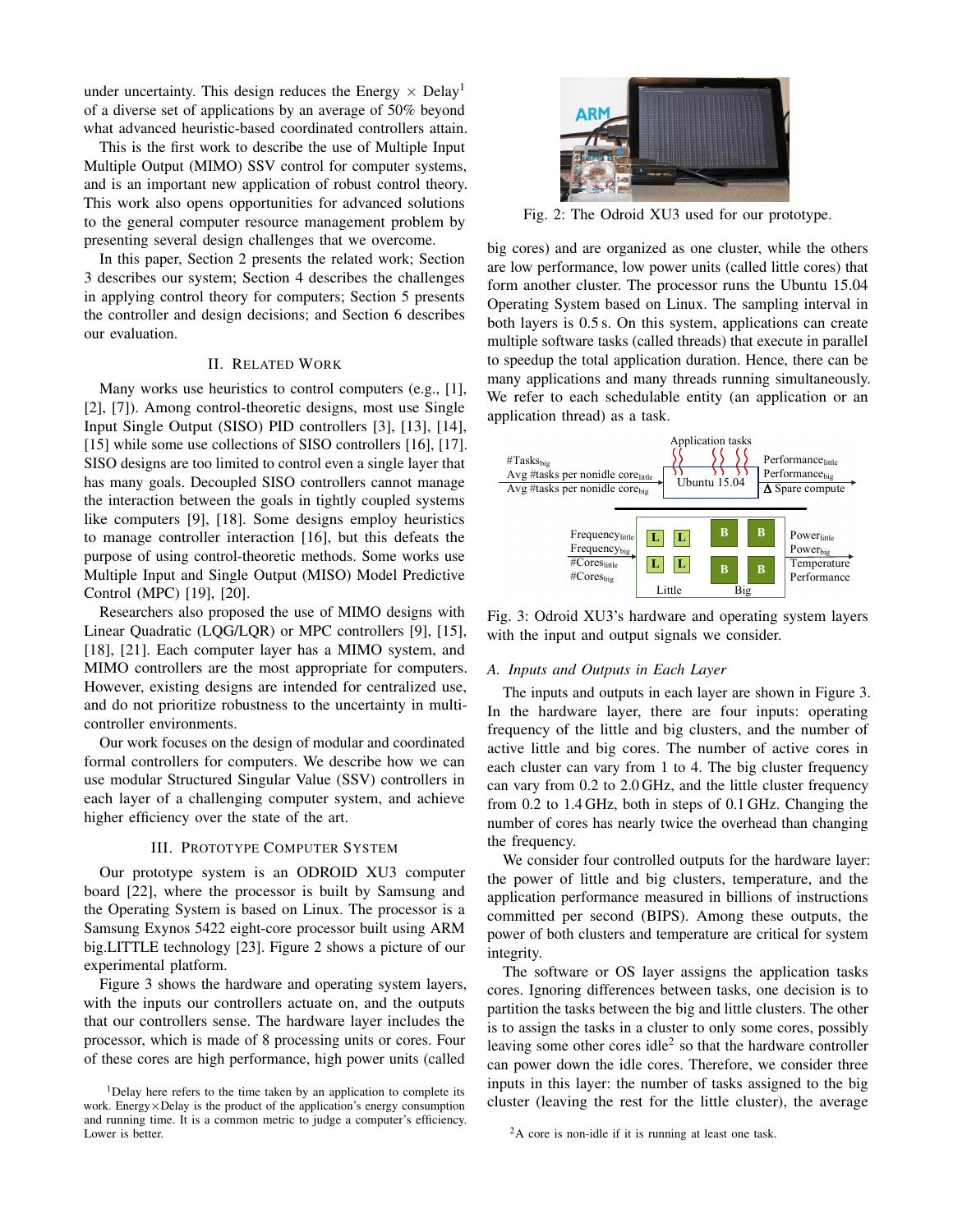number of tasks running on each non-idle big core, and the average number of tasks running on each non-idle little core.

There are three controlled outputs in the OS layer: performance of the little-cluster tasks (in BIPS), performance of the big-cluster tasks (in BIPS) and the difference in Spare Compute Capacity (SC) between the big and little clusters. At a high level, the higher the difference in SC is, the more tasks the controller will move from the little to the big cluster. We define a cluster's SC [10] as:

$$
SC = #idle\_cores\_on - (\#tasks - \#cores\_on) \quad (1)
$$

# **B.** Control Objectives

There are two types of goals in computer resource management: tracking a set of output references, and optimizing a combination of the measured outputs. The latter is more common, where designers want to minimize metrics like Energy $\times$ Delay of the whole application. A dynamic measure of this metric is obtained by considering Energy  $=$ Power×Delay, and Delay =  $\frac{\text{Application instructions}}{\text{Application performance in BIPS}}$ . Since the number of application instructions is fixed, Energy×Delay is inversely proportional to  $\frac{\text{(Application performance in BIPS)}^2}{\text{Power}}, \text{ in}$ Power which both quantities can be measured dynamically.

The controller in each layer (i.e., the hardware one (HW) and OS one), dynamically maximizes the same metric,  $\frac{(Application performance in BIPS)^2}{Power}$ , where both performance and power are functions of time  $T$ . The hardware controller has additional constraints to ensure the physical integrity of the system, namely, keeping the power of the little cluster, the power of the big cluster, and the temperature below certain limits. If we call  $U_{HW}$  and  $U_{OS}$  the set of values taken by the inputs in the HW layer  $(u_{HW}(T))$  and OS layer  $(u_{OS}(T))$ repsectively, the goals of the controllers are:

$$
\begin{array}{ll}\n\text{maximize} & \frac{Performance^2(T)}{Power(T)} \\
\text{maximize} & Power(T) \\
\text{maximize} & \frac{Performance^2(T)}{Power(T)} \\
\text{maximize} & Power(T) \\
\text{Power}_{\text{little}}(T) < Power_{\text{little}} \\
\text{Power}_{\text{big}}(T) < Power_{\text{big}} \\
\text{Temperature}(T) < Temperature^{\text{limit}} \\
\end{array} \tag{2}
$$

The controllers must meet these goals using imperfect models. In our board, the limit powers of the little cluster and big cluster, and the limit temperature are 0.33 W, 3.3 W, and 79 °C, respectively. Moreover, production systems make decisions at the order of  $10 \text{ ms } (0.01 \text{ s})$  [3] although the smallest sampling interval feasible in our system is 0.5 s. So, we require our controllers to compute decisions in a few ms to meet the production system requirements.

# IV. CHALLENGES IN APPLYING CONTROL THEORY

There are several challenges in developing control-theoretic solutions for the computer resource management problem described above:

1) Fundamentally, it is infeasible to obtain accurate models of each layer or inter-layer interaction except in

some limited contexts (e.g., see [21]). The layers are too complex to model from first principles, and the applications are numerous, exhibiting diverse behavior.

- 2) The metrics to optimize (such as  $Energy \times Delay$ ) have non-convex and non-linear relationship with the inputs. These metrics do not conform to usual signal norms that are commonly used in control theory.
- 3) Computer inputs such as processor frequency are finite and discrete-valued, instead of having the continuous values usually assumed in control theory.
- 4) The controllers are invoked at a millisecond granularity and must complete their decisions even faster. The storage and computation resources for the controllers, particularly in the hardware, should be small (e.g., a few kilobytes for storage, and a few hundreds of arithmetic operations per invocation).
- 5) Control design should be supported mostly by standard tools with intuitive tuning processes, to allow mainstream adoption by computer designers.

Since modeling is a fundamental problem, we follow black box system identification [24] for modeling. Then, we design controllers from robust control theory [12] to deal with model limitations and unknown inter-layer interaction. We use SSV controllers in every layer. The properties of these controllers are suitable for computer management for three reasons.

First, SSV design natively targets uncertain environments (unlike LQG, for example). We formulate model limitations, inter-layer interactions, and input discretization as uncertainty. As this uncertainty can include Non-Linear Time-Varying (NLTV) phenomena, we consider all NLTV system dynamics as uncertainty. We can use well-established linear design procedures to obtain controllers that attain robust performance under such uncertainty.

Second, SSV controllers can read disturbance signals from other modules for improved control. In computer systems, we call them External Signals, and use them to pass information from one layer to the controller of another layer. For example, the OS controller passes the number of tasks currently running as an external signal to the HW controller.

Finally, the design and tuning of SSV controllers is extensively supported by standard tools [25], [26]. These controllers do not require online solvers to compute decisions (unlike MPC, for example), which is essential for fast decisionmaking. In the next section, we describe how we design our control system to optimize  $\frac{Performance^2(T)}{Power(T)}$ .

# V. MULTILAYER SSV COMPUTER CONTROL SYSTEM

We separate the goals of Equation 2 into two sub-goals to design our control system. The first is to make the outputs track a given reference robustly and optimally according to a conventional cost function. The second is to search for the best references that maximize  $\frac{Performed \cdot \text{C}(T)}{Power(T)}$  under constraints. For the HW layer, these sub-goals are:

 $\sim$ 

$$
\min_{u \in U_{HW}} \|\Gamma_{zw}\|_{\infty}
$$
\n
$$
w: \begin{pmatrix} y_{HW} \\ d \end{pmatrix} \xrightarrow{\Gamma_{zw}} z: \begin{pmatrix} W_p(y_{HW_0} - y_{HW}) \\ W_u u_{HW} \end{pmatrix} \tag{3a}
$$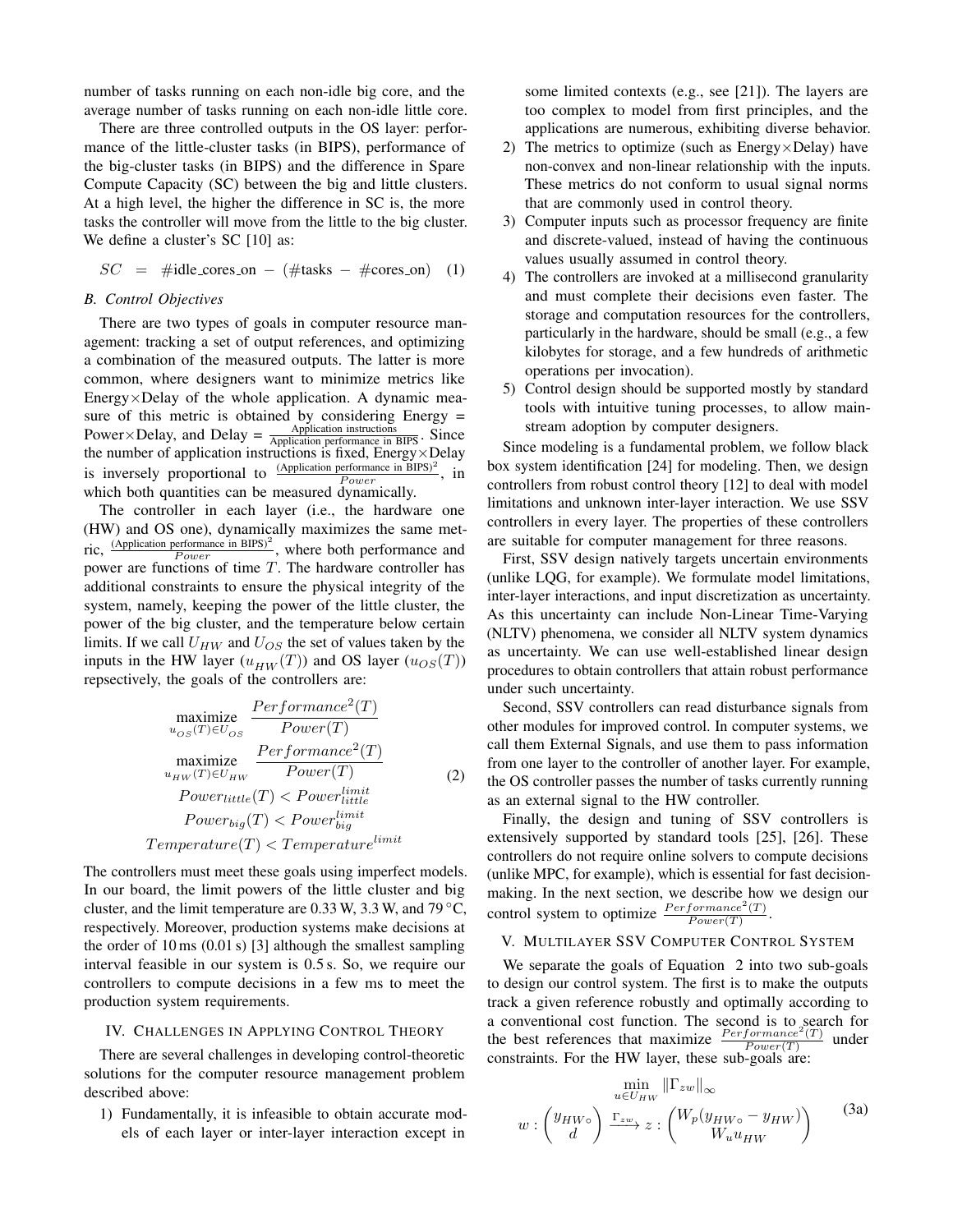$$
\max_{y_{HW\circ}(T)\in Y_{HW}}\frac{Performance^2(T)}{Power(T)}
$$
 with constraints (3b)

where  $u_{HW}$  represents the hardware inputs, and  $y_{HW\circ}(T)$ is the reference for the hardware outputs  $y_{HW}$ .  $\|\Gamma_{zw}\|_{\infty}$  is the induced  $H_{\infty}$  norm that captures robustness to bounded disturbance d, the performance requirements  $W_p$  and input weights  $W_u$ .

We use this formulation so that the first sub-goal is cast as a mixed sensitivity robust control problem that ensures optimal tracking according to the designer requirements under uncertainty. We could use a standard Structured Singular Value (SSV) controller to achieve this sub-goal.

The second sub-goal requires searching for the best references for the outputs to meet the actual goal. This search is in the space of output references and is simpler than searching through the input space. For e.g., to optimize  $\frac{Performance^2(T)}{Power(T)}$ , the search module can progressively increase performance targets by larger amounts than the increase in power targets, or decrease performance targets by smaller amounts than the decrease in power targets. As a result, implementing the search in hardware consumes lesser resources, which is important for us. We design an Optimizer module for this search.

The SSV controller ensures that the overall control is effective under the uncertainty of unmodeled intra-layer and inter-layer conditions. The Optimizer does not have to explicitly deal with uncertainty and instead, relies on the SSV controller to generate inputs suitably. Since the SSV controller converges fast, the overall optimization is also fast.

Figure 4 shows our proposed multilayer control architecture with an SSV controller and the Optimizer in each layer. The SSV controllers also read the inputs in other layers as measured disturbances ("external signals") for improved decisions. This is a modular architecture in which each controller can be designed independently. The design teams need to exchange only the interface information for external signals or bounds for commonly monitored outputs. Next, we describe model identification, the design of SSV controllers, and the design of Optimizers.



Fig. 4: Multilayer SSV controller system.

# A. Black Box System Identification

Due to the complexity of computers, we find that empirical black-box model identification [24] combined with robust controller design is the best approach. Our identification experiments use two applications (swaptions and vips) from the PARSEC 2.1 application suite [27] and four applications (astar, perlbench, milc and namd) from the SPEC06 suite  $[28]$ <sup>3</sup>.

<sup>3</sup>These suites are standard to evaluate the performance of computers. From these suites, we pick applications for identification at random.

We use 2 tests with pseudorandom input sequences for each of the training benchmarks. The value of each input is chosen randomly and it is held unchanged for a duration randomly selected between 1 and 16 sampling intervals. The hardware model has 4 inputs, 3 disturbance inputs and 4 outputs; the OS model has 3 inputs, 4 disturbance inputs and 3 outputs.

We know that the output values can be related with prior values, and use a Box-Jenkins polynomial  $(y(T) = \frac{B}{F}u(T) +$  $\frac{C}{D}e(T)$  as the model structure. We get the coefficients of the model from the experimental data using MATLAB. We reduce the state dimension of the models to 15 and 26 using Hankel singular values before designing the controllers.

The models are nominally stable similar to the underlying system. A unique feature of the models is that the frequency response of the outputs is nearly flat. This is expected from the behavior of computers. For example, Figure 5 shows the magnitude of the frequency response (in dB) for the little cluster power  $(y1)$  from the external signals  $(u1 - u3)$  and the first two hardware inputs  $(u4 - u5)$ . The frequency range of interest based on the sampling interval  $(0.5 s)$  is from  $0.5 Hz$ to 10Hz. Figure 5 also shows the confidence regions.



Fig. 5: Bode magnitude of the hardware output ( $Power_{little}$ ).

# B. Design and Synthesis of the SSV Controllers

We use the structure in Figure 6 to design the SSV controllers.  $P_{\circ}$  is the identified nominal model. We consider two forms of uncertainty. One  $(\Delta_{op})$  is the output multiplicative uncertainty to account for intra-layer and inter-layer modeling limitations. This is bounded by  $W_{op}$ . Another  $(\Delta_{nl})$  is the additive uncertainty used to model input nonlinearity. The additive uncertainty setup lies inside a complex disk of radius 0.5 centered on the real axis at 0.5. We use  $W_p$  for the tracking error bounds of the outputs and  $W_u$  for the input weights.



Fig. 6: Closed loop structure for each layer.



Fig. 7: LFT representation.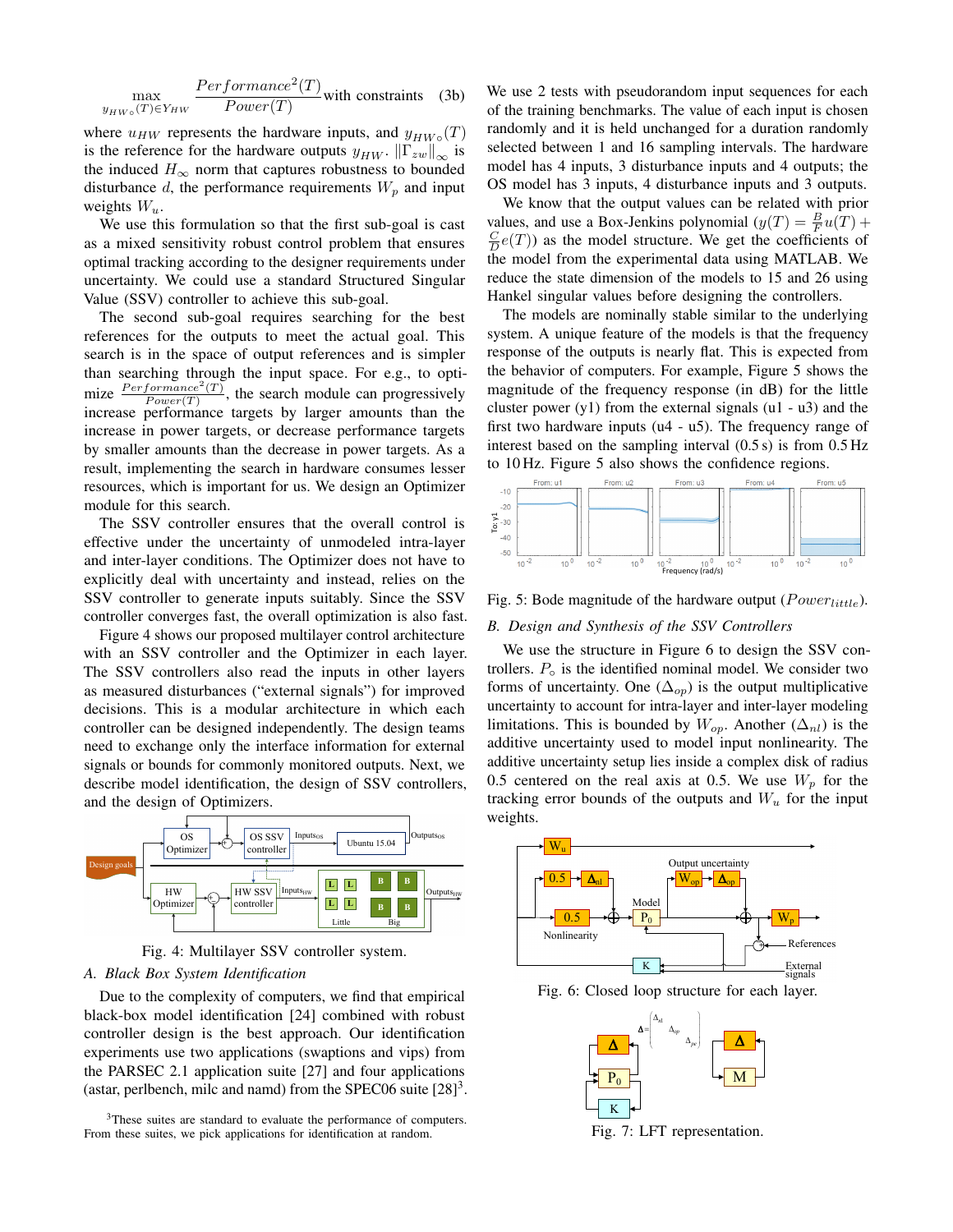The structure in Figure 6 can be reorganized as a Linear Fractional Transformation (LFT) shown on the left side of Figure 7 by pulling out the uncertain elements.  $\Delta$  consists of block diagonal uncertain elements, including the fictitious  $\Delta_{pe}$  used for enforcing robust performance (i.e.  $W_p$  and  $W_u$ ). The right side of Figure 7 shows the nominal closed loop  $M = F_l(P_o, K)$ , i.e., the lower LFT of  $P_o$  and K. The Structured Singular Value (SSV,  $\mu$ , or  $||F_l(P_o, K)||_{\mu}$ ) is defined as:

$$
\mu_{\Delta}(M) = \frac{1}{\min\{\|\Delta\| : \det(I - M\Delta) = 0, \Delta \in \Delta\}} \quad (4)
$$

By the structured small gain theorem [11], the system is internally stable and meets performance if and only if  $\sup_{w \in R} \mu_{\Delta}(M(j\omega)) \leq 1$ . The controller K is obtained by solving  $\min_{K-stab} ||F_l(P_o, K)||_{\mu}$  using the DK iteration of MATLAB's Robust Control Toolbox [26].

The weights we use in our structure are given in Table I and are of the form  $\frac{k(s+a)}{s+b}$ . The weights to bound uncertainty  $(W_{op})$  are set from model validation and confidence estimates on the identified model given by MATLAB. The OS layer has higher uncertainty as it is closer to applications, which are unpredictable. For the tracking error bounds of the outputs  $(W_p)$ , power and temperature have tighter bounds as they are vital for system integrity. Our weights emphasize high frequency performance over constant reference tracking, as the common case is to track changing references to optimize a metric. The input weights  $(W_u)$  are set based on the relative overheads of changing the inputs (Section III).  $W_u$  for OS are more conservative as the OS is closer to application unpredictability.

TABLE I: Weight specification.

| Weight                    | Hardware                                                                                                                               | OS                                     |
|---------------------------|----------------------------------------------------------------------------------------------------------------------------------------|----------------------------------------|
| $W_{op}$                  | $\frac{0.8(s+10)}{s+20}$ for all outputs                                                                                               | $\frac{(s+10)}{s+20}$ for all outputs  |
| $\mathbf{W}_{\mathbf{p}}$ | $\frac{5(s+20)}{s+10}$ for Powerlittle,<br>Power <sub>big</sub> , and Temperature<br>$\frac{2(s+20)}{s+10}$ for performance            | $\frac{2(s+20)}{s+10}$ for all outputs |
| $\bf{W}_{\bf{u}}$         | $0.5$ for frequency <sub>little</sub> and 2 for all inputs<br>frequencybig<br>1 for #cores <sub>little</sub> and #cores <sub>big</sub> |                                        |

Figure 8 shows the SSV bounds for the closed loop system in each layer. The controllers provide robust stability and performance as max  $SSV(j\omega)$  is < 1.





# C. Designing the Optimizers

Algorithm 1 describes the hardware optimizer. It is based on the algorithm in [9], modified to support search constraints and additional outputs. In Algorithm 1, a small increase in a quantity is denoted by a single  $+$  and an increase twice that amount is denoted by  $++$ . The same holds for a small reduction  $(-)$  and a larger reduction  $(--)$ .

| Algorithm 1: Operation of the Hardware Optimizer.                               |  |  |  |  |  |
|---------------------------------------------------------------------------------|--|--|--|--|--|
| Input: Output and input measurements, output limits,                            |  |  |  |  |  |
| convergence bounds $\epsilon$ , and restart probability $\delta$                |  |  |  |  |  |
| <b>Output:</b> output references                                                |  |  |  |  |  |
| 1 dir $\leftarrow$ Up, prevMetric $\leftarrow$ 0, stopSearch $\leftarrow$ False |  |  |  |  |  |
| 2 initReferences()                                                              |  |  |  |  |  |
| // $Output_{agg}$ is output( $\neq$ Performance) most above limit               |  |  |  |  |  |
| // $Output_{laz}$ is output most below its reference                            |  |  |  |  |  |
| // $Output_{lag}$ is output( $\neq$ Performance) most below limit               |  |  |  |  |  |
| // $Output_{lead}$ is output ( $\neq$ Performance) closest to limit             |  |  |  |  |  |
| Loop<br>3                                                                       |  |  |  |  |  |
| if any output exceeds limits then<br>4                                          |  |  |  |  |  |
| $Output_{aggo} \leftarrow Output_{agg}^{limit} -$ , $Output_{laze}$<br>5<br>6   |  |  |  |  |  |
| else                                                                            |  |  |  |  |  |
| $metric \leftarrow \frac{Performance^2}{Power}$<br>7                            |  |  |  |  |  |
| $\Delta metric \leftarrow abs(\frac{metric-prevMetric}{prevMetric})$<br>8       |  |  |  |  |  |
| if $\Delta metric \leq \epsilon$ AND rand() $> \delta$ then<br>9                |  |  |  |  |  |
| stopSearch $\leftarrow$ True<br>10                                              |  |  |  |  |  |
| else<br>11                                                                      |  |  |  |  |  |
| if $dir = Up$ then<br>12                                                        |  |  |  |  |  |
| if metric>prevMetric then<br>13                                                 |  |  |  |  |  |
| Performance <sub>o</sub> + +, $Output_{laq0}$ +<br>14                           |  |  |  |  |  |
| else<br>15                                                                      |  |  |  |  |  |
| $\text{dir} \leftarrow \text{Down}$<br>16                                       |  |  |  |  |  |
| Performance.-, $Output_{laqo}$<br>17<br>end                                     |  |  |  |  |  |
| 18<br>else<br>19                                                                |  |  |  |  |  |
| if metric>prevMetric then<br>20                                                 |  |  |  |  |  |
| Performance <sub>o</sub> -, $Output_{leado}$<br>21                              |  |  |  |  |  |
| else<br>22                                                                      |  |  |  |  |  |
| $\text{dir} \leftarrow \text{Up}$<br>23                                         |  |  |  |  |  |
| Performance <sub>o</sub> +, $Output_{leado}$ ++<br>24                           |  |  |  |  |  |
| end<br>25                                                                       |  |  |  |  |  |
| end<br>26                                                                       |  |  |  |  |  |
| end<br>27                                                                       |  |  |  |  |  |
| end<br>28                                                                       |  |  |  |  |  |
| 29 EndLoop                                                                      |  |  |  |  |  |
|                                                                                 |  |  |  |  |  |

The optimizer provides increasingly better references for the outputs to maximize the metric  $\frac{Performance^2}{Power}$ . It first checks if any constraints are violated. If so, it reduces the reference of the output whose violation is most serious, and of the output that is most below its reference. The references are too high for these outputs.

When all constraints are met, it searches in one of the two possible directions:  $Up$ , by increasing performance and power or *Down*, by reducing both. Initially, the direction is  $Up$ , and it remains so until the metric stops improving. When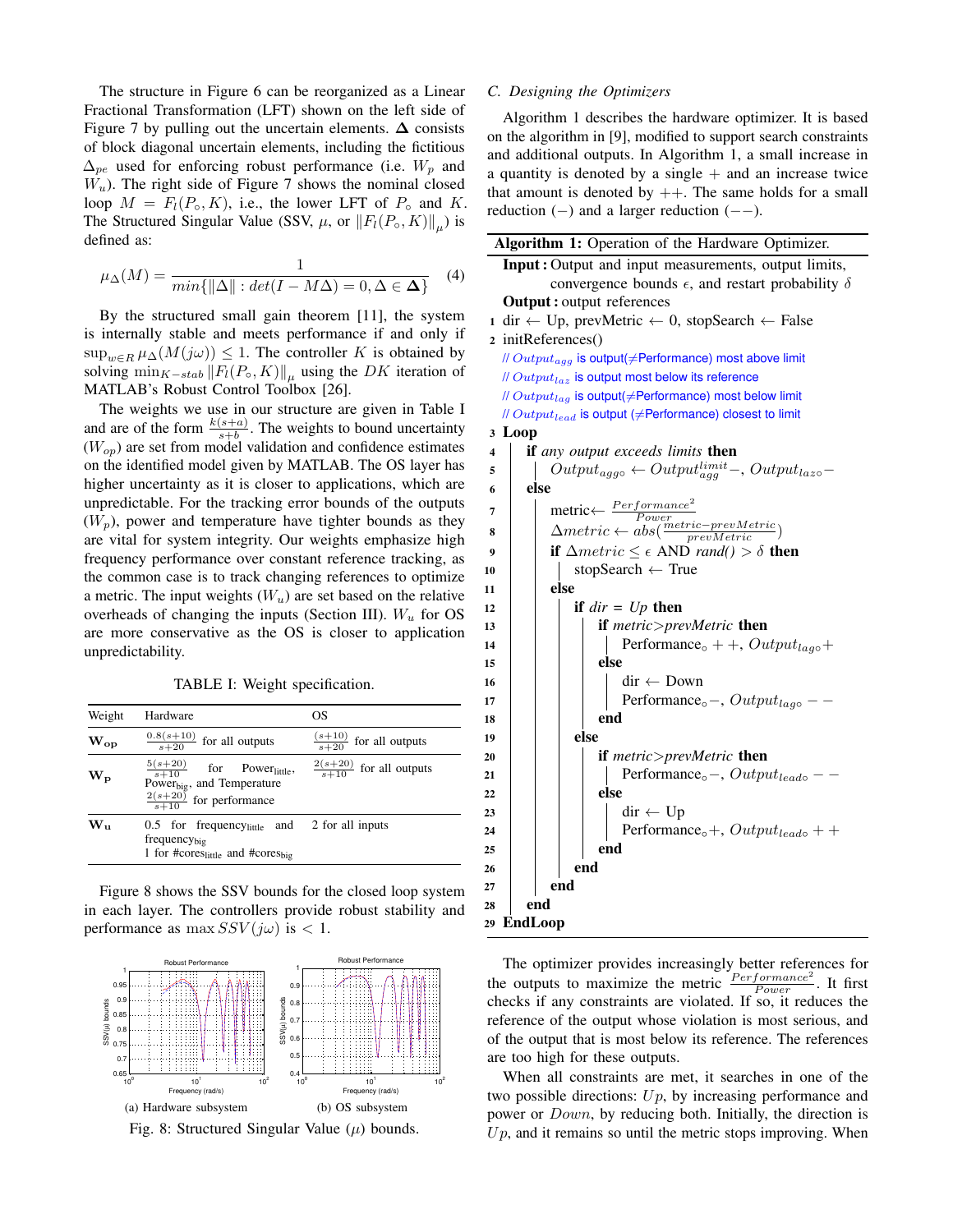the metric no longer improves in one direction or if there is no room to continue, the direction is reversed.

In  $Up$ , it increases the reference for performance and  $Output_{laq}$  that has the largest room below the limit. Performance reference is increased by a larger amount. In Down, it decreases the reference for performance and  $Output_{lead}$  that has the largest room to decrease its reference. Performance reference is decreased by a smaller amount. The search does not cycle through the same points.

The search stops when the relative change in metric is small (below  $\epsilon$ ). Even after convergence, the algorithm can restart with a small probability ( $\leq \delta$ ) because applications can suddenly change their characteristics.

The algorithm for the OS optimizer differs only slightly and is not shown. The OS Optimizer also has two search directions: Big-side (where the big cores contribute more to performance) and Little-side (where the little cores contribute more to performance). The search process finds the best operating point from the available search space.

# VI. EVALUATION

The implementation overheads for the SSV controller in each layer are given in Table II. We can keep the controller dimension small by reducing it using Hankel singular values. The number of operations include the number of 32-bit fixedpoint additions and multiplications. We measured the power consumed for the computation on an ARM Little core. These values are small because the SSV controllers only need to perform matrix-vector calculations to generate decisions and do not need complex solvers. The overheads are low enough to be used in computers.

TABLE II: Implementation overheads of SSV controllers.

| Parameter            | <b>HW SSV</b>      | OS SSV               |
|----------------------|--------------------|----------------------|
| Dimension            | 20                 | 16                   |
| Required storage     | 2.6 KB             | 2.1 KB               |
| Number of operations | $\approx 700$      | $\approx 600$        |
| Computation time     | $\approx 28 \mu s$ | $\approx$ 25 $\mu$ s |
| Power consumption    | $\approx$ 20-25mW  | $\approx$ 20-25mW    |

#### A. Overall Comparison with State-of-the-art

We compare our multilayer SSV design (called *Multi*layer SSV) with a heuristics-based control system (called Heuristics), representative of the state-of-the-art used in industry for our computer. We evaluate them in minimizing Energy  $\times$  Delay. Figure 9 shows the Energy  $\times$  Delay of the applications with *Multilayer SSV* and *Heuristics*. The bars from left to right correspond to SPEC applications, average of the SPEC applications (SAv), PARSEC applications, average of the PARSEC applications (PAv), and the average across all applications  $(Avg)$ . For each application, the bars are normalized to *Heuristics*.

Multilayer SSV reduces Energy×Delay by 50%. This is due to systematic and efficient resource control. The execution times and energy consumption (not shown) are reduced by 38% and 20%, respectively. In *Multilayer SSV*, the costs and overheads are explicitly considered to design the controllers that perform robustly under uncertainty. Heuristics



Fig. 9: Comparing Energy $\times$ Delay (lower is better).

incorporates them implicitly, and has no stability or robustness properties. Hence, SSV controllers result in a substantial advancement over existing systems.

# B. Analysis of a Specific Case

We present how the two control systems differ by focusing on the blackscholes application (labeled *bla* in Figure 9). This application begins with a single task and later launches 8 parallel tasks. The work in the parallel phase does not have large variations. Finally, the parallel tasks complete their work and the application terminates. Figure 10 shows how the two control systems behave over time.



Fig. 10: Regulating blackscholes with the two control systems.

For *Heuristics*, there are many oscillations in the power of both clusters and performance. Each layer's controller measures the inputs from the other layer for improved coordination but this coordination is ad hoc. From the instant the application begins its parallel tasks at around 50s, *Heuristics* struggles to keep power and performance steady. The application takes 270 seconds to complete.

Multilayer SSV has a significantly smoother behavior. The outputs are kept within limits and the application has higher performance. Even when the application suddenly changes the number of parallel tasks (from 1 to 8 at 50s), the controllers quickly bring the outputs below the limits. In the parallel phase too, the search for the best references proceeds smoothly. The application completes in 180 seconds, much faster than with *Heuristics*.